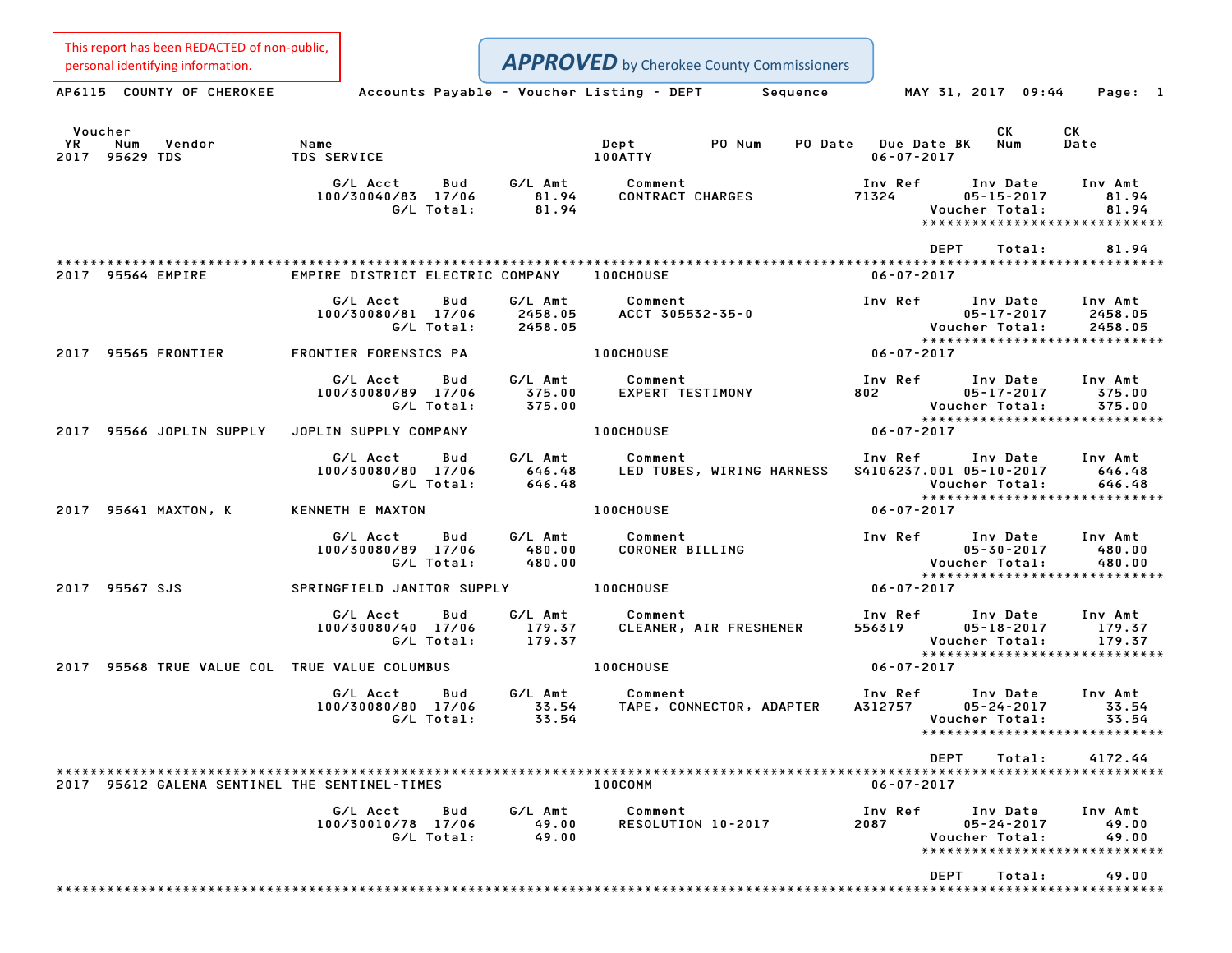| AP6115 COUNTY OF CHEROKEE                                                                                |                                                                           |                                       | Accounts Payable – Voucher Listing – DEPT        Sequence          MAY 31, 2017  09:44    Page:  2 |                                                 |                                                                      |                                                                                                       |
|----------------------------------------------------------------------------------------------------------|---------------------------------------------------------------------------|---------------------------------------|----------------------------------------------------------------------------------------------------|-------------------------------------------------|----------------------------------------------------------------------|-------------------------------------------------------------------------------------------------------|
| Voucher<br>YR<br>Num<br>Vendor<br>2017 95630 ADVANTAGE COMP ADVANTAGE COMPUTER ENTERPRISES INC 100DCOURT | Name                                                                      |                                       |                                                                                                    | $06 - 07 - 2017$                                | CK .                                                                 | CK<br>Date                                                                                            |
|                                                                                                          | G/L Acct<br>Bud<br>100/30070/89 17/06<br>G/L Total:                       | G/L Amt<br>75.00<br>75.00             | Comment<br>COMPUTER SERVICES                                                                       | Inv Ref<br>58880                                | Inv Date<br>$05 - 10 - 2017$<br>Voucher Total:                       | Inv Amt<br>75.00<br>75.00                                                                             |
| 2017 95613 CURE, K                                                                                       | KEVIN T CURE                                                              |                                       | 100DCOURT                                                                                          | $06 - 07 - 2017$                                |                                                                      | *****************************                                                                         |
|                                                                                                          | G/L Acct<br>Bud<br>100/30070/89 17/06<br>G/L Total:                       | G/L Amt<br>2750.00<br>2750.00         | Comment<br>MONTHLY ATTY/CO CONTRACT                                                                | Inv Ref      Inv Date                           |                                                                      | Inv Amt<br>1 2017<br>06-01-2017 2750.00<br>Voucher Total: 2750.00<br>*******************************  |
| 2017 95631 ETTINGERS                                                                                     | ETTINGER'S OFFICE SUPPLY 100DCOURT                                        |                                       |                                                                                                    | $06 - 07 - 2017$                                |                                                                      |                                                                                                       |
|                                                                                                          | G/L Acct Bud<br>100/30070/21 17/06                                        | G/L Amt<br>583.16                     | Comment<br><b>ENVELOPES</b><br><b>TONERS</b>                                                       | Inv Ref Inv Date Inv Amt<br>4899330<br>4899790  | 05-22-2017 383.90<br>05-22-2017                                      | 199.26                                                                                                |
|                                                                                                          | G/L Total:                                                                | 583.16                                |                                                                                                    |                                                 |                                                                      | Voucher Total: 583.16<br>****************************                                                 |
| 2017 95614 GAY0SO, C                                                                                     | <b>CANDACE BREWSTER GAYOSO</b>                                            |                                       | 100DCOURT                                                                                          | $06 - 07 - 2017$                                |                                                                      |                                                                                                       |
|                                                                                                          | G/L Acct<br>Bud<br>100/30070/89 17/06<br>G/L Total:                       | 2750.00<br>2750.00                    | G/L Amt Comment<br>MONTHLY ATTY/CO CONTRACT                                                        | Inv Ref      Inv Date     Inv Amt               | $06 - 01 - 2017$<br>Voucher Total:<br>*****************              | 2750.00<br>2750.00                                                                                    |
| 2017 95615 MCELROY, T TIANA MCELROY                                                                      |                                                                           |                                       | 100DCOURT                                                                                          | $06 - 07 - 2017$                                |                                                                      | *****************************                                                                         |
|                                                                                                          | G/L Acct<br>Bud<br>100/30070/89 17/06<br>G/L Total:                       | G⁄L Amt<br>2750.00<br>2750.00         | Comment<br>MONTHLY ATTY/CO CONTRACT                                                                | Inv Ref Inv Date                                |                                                                      | Inv Amt<br>1117 Net<br>06-01-2017 2750.00<br>Voucher Total: 2750.00<br>****************************** |
| 2017 95632 REDWOOD TOX                                                                                   | REDWOOD TOXICOLOGY LABORATORY, INC 100DCOURT                              |                                       |                                                                                                    | $06 - 07 - 2017$                                |                                                                      |                                                                                                       |
|                                                                                                          | G/L Acct<br>Bud<br>100/30070/89 17/06<br>G/L Total: 15.00                 | G/L Amt<br>15.00                      | Comment<br><b>DRUG TEST</b>                                                                        | Inv Ref      Inv Date<br>10904820174 04-30-2017 | Voucher Total:                                                       | Inv Amt<br>15.00<br>15.00                                                                             |
| 2017 95616 STEELE, D DOUGLAS ROPER STEELE                                                                |                                                                           |                                       | 100DCOURT                                                                                          | $06 - 07 - 2017$                                |                                                                      | *****************************                                                                         |
|                                                                                                          | G/L Acct<br>Bud<br>100/30070/89 17/06<br>G/L Total:                       | 2750.00                               | MONTHLY ATTY/CO CONTRACT                                                                           | Inv Ref      Inv Date                           |                                                                      | Inv Amt<br>2750.00<br>2750.00<br>*****************************                                        |
| 2017 95569 ETTINGERS                                                                                     | ETTINGER'S OFFICE SUPPLY                                                  |                                       | 100DEPT OFF                                                                                        | DEPT<br>06-07-2017                              | Total:                                                               | 11673.16                                                                                              |
|                                                                                                          | G/L Acct<br>Bud<br>100/30330/26 17/06<br>100/30330/31 17/06<br>G/L Total: | G/L Amt<br>199.00<br>169.88<br>368.88 | Comment<br>CHAIR<br>TOWELS, T/TISSUE,                                                              | Inv Ref<br>4897910<br>4897890                   | Inv Date Inv Amt<br>$05 - 17 - 2017$<br>05-17-2017<br>Voucher Total: | 199.00<br>169.88<br>368.88                                                                            |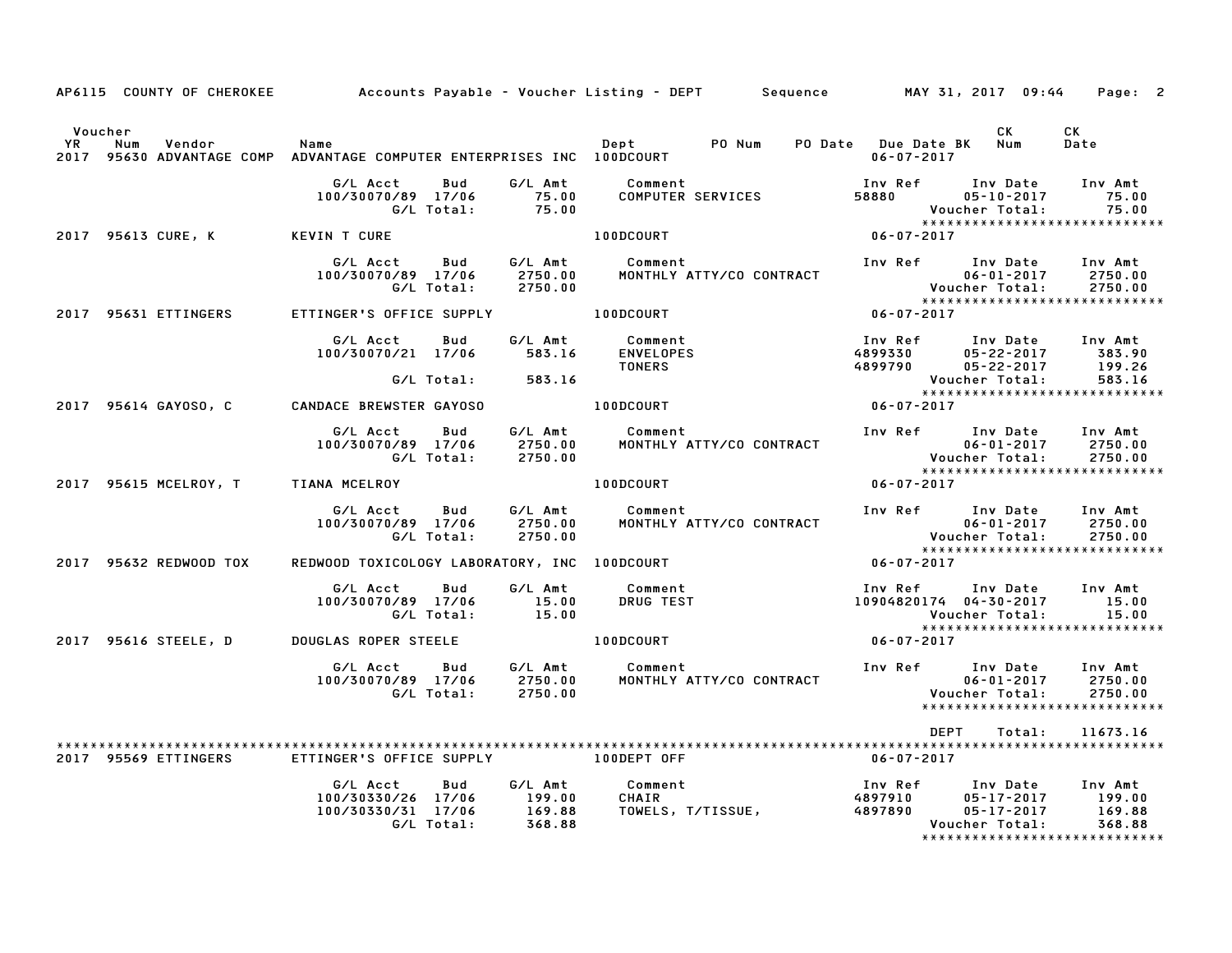| AP6115 COUNTY OF CHEROKEE                          |                                                                 |                          |                               |                                   |                        | Accounts Payable – Voucher Listing – DEPT        Sequence          MAY 31, 2017 09:44     Page:   3 |                                                        |                                                                |
|----------------------------------------------------|-----------------------------------------------------------------|--------------------------|-------------------------------|-----------------------------------|------------------------|-----------------------------------------------------------------------------------------------------|--------------------------------------------------------|----------------------------------------------------------------|
| Voucher<br>YR<br>Num<br>Vendor<br>2017 95611 QUILL | Name<br>QUILL CORPORATION                                       |                          |                               | Dept<br>100DEPT OFF               | PO Num                 | PO Date Due Date BK Num<br>$06 - 07 - 2017$                                                         | CK.                                                    | CK<br>Date                                                     |
|                                                    | G/L Acct<br>100/30330/22 17/06                                  | <b>Bud</b><br>G/L Total: | G/L Amt<br>277.08<br>277.08   | Comment<br>STENO BOOK, PADS, CD-R |                        | Inv Ref<br>6680838                                                                                  | Inv Date<br>$05 - 10 - 2017$<br>Voucher Total:         | Inv Amt<br>277.08<br>277.08<br>*****************************   |
|                                                    |                                                                 |                          |                               |                                   |                        | <b>DFPT</b>                                                                                         | Total:                                                 | 645.96                                                         |
| 2017 95628 ECON                                    | CHEROKEE COUNTY ECONOMIC DEVELOPMEN 100ECON                     |                          |                               |                                   |                        | $06 - 07 - 2017$                                                                                    |                                                        |                                                                |
|                                                    | G/L Acct<br>100/30230/89 17/06                                  | Bud<br>G/L Total:        | G/L Amt<br>8828.86<br>8828.86 | Comment                           | QUARTERLY DISTRIBUTION | Inv Ref                                                                                             | Inv Date<br>$06 - 01 - 2017$<br>Voucher Total:         | Inv Amt<br>8828.86<br>8828.86<br>***************************** |
|                                                    |                                                                 |                          |                               |                                   |                        | <b>DEPT</b>                                                                                         | Total:                                                 | 8828.86                                                        |
| 2017 95585 CBM                                     | <b>CBM MANAGED SERVICES</b>                                     |                          |                               | 100JAIL                           |                        | $06 - 07 - 2017$                                                                                    |                                                        |                                                                |
|                                                    | G/L Acct<br>100/30140/31 17/06                                  | Bud                      | G/L Amt<br>2676.43            | Comment<br>INMATE MEALS           |                        | Inv Ref      Inv Date                                                                               |                                                        | Inv Amt                                                        |
|                                                    |                                                                 | G/L Total:               | 2676.43                       |                                   |                        | $5/4/17 - 5/10/17$ 107484                                                                           | $05 - 10 - 2017$<br>Voucher Total:                     | 2676.43<br>2676.43                                             |
| 2017 95587 CWD                                     | CASH-WA DISTRIBUTING                                            |                          |                               | 100JAIL                           |                        | $06 - 07 - 2017$                                                                                    |                                                        | ******************************                                 |
|                                                    | G/L Acct<br>100/30140/31 17/06                                  | Bud<br>G/L Total:        | G/L Amt<br>21.94<br>21.94     | Comment<br>FILM WRAP, GLOVES      |                        | Inv Ref<br>11023721                                                                                 | Inv Date<br>$05 - 15 - 2017$<br>Voucher Total:         | Inv Amt<br>21.94<br>21.94                                      |
| 2017 95588 EMPIRE                                  | EMPIRE DISTRICT ELECTRIC COMPANY 100JAIL                        |                          |                               |                                   |                        | 06-07-2017                                                                                          |                                                        | *****************************                                  |
|                                                    | G/L Acct<br>100/30140/72 17/06                                  | Bud<br>G/L Total:        | G/L Amt<br>3597.03<br>3597.03 | Comment<br>ACCT 643108-13-7       |                        | Inv Ref                                                                                             | Inv Date<br>$05 - 10 - 2017$<br>Voucher Total:         | Inv Amt<br>3597.03<br>3597.03                                  |
|                                                    | 2017 95589 SPRING RIV WELL SPRING RIVER WELLNESS CENTER 100JAIL |                          |                               |                                   |                        | $06 - 07 - 2017$                                                                                    |                                                        | ******************************                                 |
|                                                    | G/L Acct<br>100/30140/76 17/06                                  | Bud<br>G/L Total:        | G/L Amt<br>200.00<br>200.00   | Comment                           | POLICE EMPLOYMENT EVAL |                                                                                                     | Inv Ref Inv Date<br>$04 - 05 - 2017$<br>Voucher Total: | Inv Amt<br>200.00<br>200.00                                    |
| 2017 95591 TURNKEY                                 | TURNKEY CORRECTIONS                                             |                          |                               | 100JAIL                           |                        | $06 - 07 - 2017$                                                                                    |                                                        | *****************************                                  |
|                                                    | G/L Acct<br>100/30140/39 17/06                                  | Bud<br>G/L Total:        | G/L Amt<br>387.44<br>387.44   | Comment<br>CANTEEN SALES          |                        | Inv Ref<br>114620170514 05-14-2017                                                                  | Inv Date<br>Voucher Total:                             | Inv Amt<br>387.44<br>387.44<br>*****************************   |
|                                                    |                                                                 |                          |                               |                                   |                        | <b>DEPT</b>                                                                                         | Total:                                                 | 6882.84                                                        |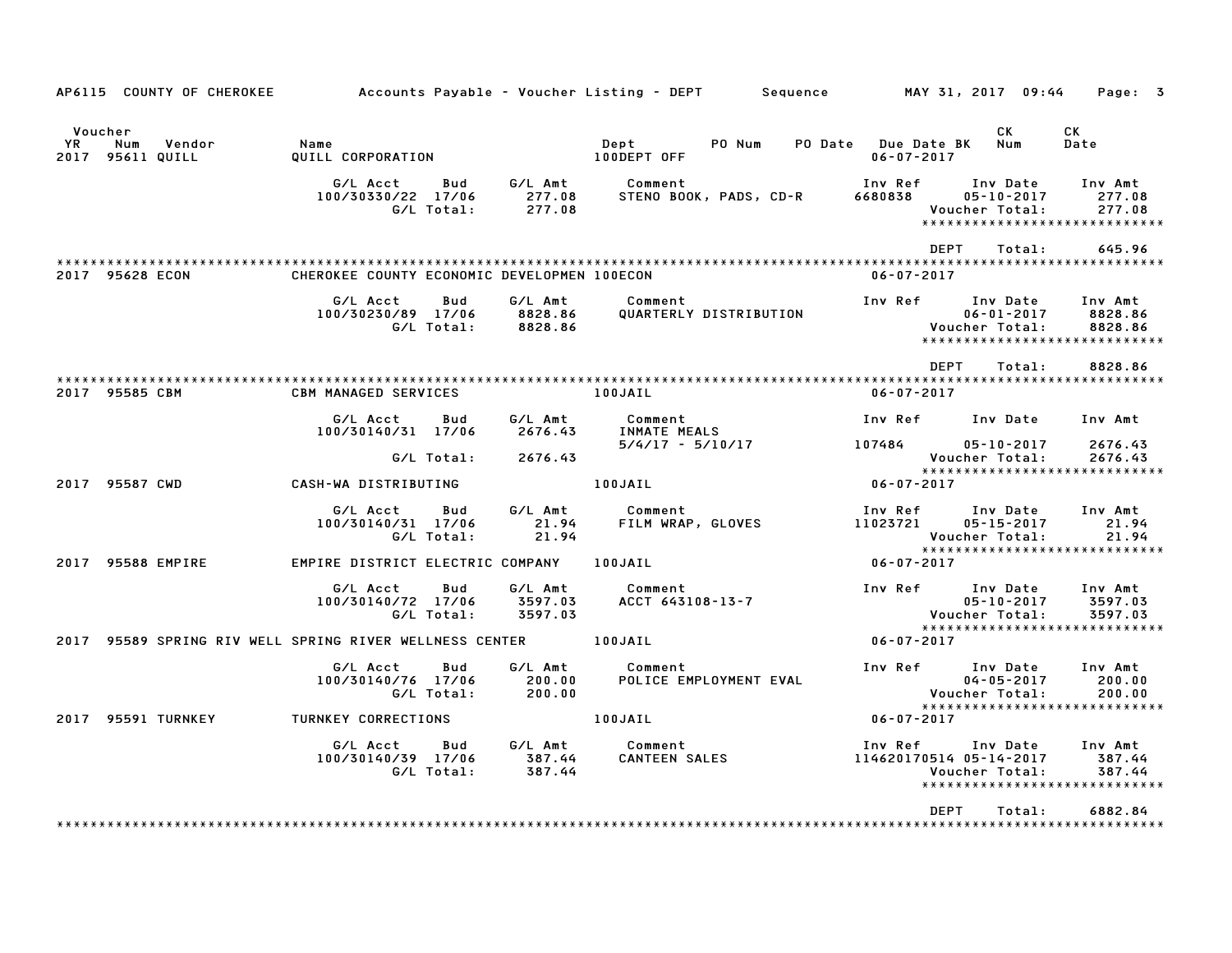|                                                                |                                                              |                             | AP6115 COUNTY OF CHEROKEE Accounts Payable - Voucher Listing - DEPT Sequence MAY 31, 2017 09:44                                                   |                                                                                                                                                                                                                                                                                       | Page: 4                                                                                 |
|----------------------------------------------------------------|--------------------------------------------------------------|-----------------------------|---------------------------------------------------------------------------------------------------------------------------------------------------|---------------------------------------------------------------------------------------------------------------------------------------------------------------------------------------------------------------------------------------------------------------------------------------|-----------------------------------------------------------------------------------------|
| Voucher<br><b>YR</b><br>Num<br>Vendor<br>2017 95570 KANSASLAND | Name<br>KANSASLAND TIRE OF PITTSBURG 100SHERIFF              |                             | PO Num<br>Dept                                                                                                                                    | CK<br>PO Date Due Date BK Num<br>$06 - 07 - 2017$                                                                                                                                                                                                                                     | СK<br>Date                                                                              |
|                                                                | G/L Acct<br>Bud<br>100/30060/25 17/06<br>17/06<br>G/L Total: | G/L Amt<br>860.16<br>860.16 | Comment<br>1 LT265/70R17 TIRE<br>4 LT265/75R16 TIRES                                                                                              | Inv Ref<br>Inv Date<br>171510<br>$05 - 18 - 2017$<br>171680<br>$05 - 25 - 2017$<br>Voucher Total:                                                                                                                                                                                     | Inv Amt<br>183.16<br>677.00<br>860.16                                                   |
| 2017 95593 KS LAW                                              | KANSAS LAW ENFORCEMENT TRAINING CEN 100SHERIFF               |                             |                                                                                                                                                   | *****************************<br>06-07-2017                                                                                                                                                                                                                                           |                                                                                         |
|                                                                | G/L Acct<br>Bud<br>100/30060/88 17/06                        | G/L Amt<br>225.00           | Comment<br>NASRO BASIC SCHOOL RESOURCE 170299-41965 05-18-2017 225.00<br><b>BRANDON HAY</b><br>LODGING/MEAL                                       | Inv Ref Inv Date Inv Amt                                                                                                                                                                                                                                                              |                                                                                         |
|                                                                | G/L Total:                                                   | 225.00                      |                                                                                                                                                   | Voucher Total:                                                                                                                                                                                                                                                                        | 225.00                                                                                  |
| 2017 95571 MIKE CARPINO                                        | MIKE CARPINO FORD MERCURY INC                                |                             | <b>100SHERIFF</b>                                                                                                                                 | *****************************<br>06-07-2017                                                                                                                                                                                                                                           |                                                                                         |
|                                                                | G/L Acct<br>Bud<br>100/30060/25 17/06<br>G/L Total:          | G/L Amt<br>158.83<br>158.83 | Comment<br>RELAY                                                                                                                                  | Inv Ref<br>Inv Date<br>110303<br>$05 - 19 - 2017$<br>Voucher Total:                                                                                                                                                                                                                   | Inv Amt<br>158.83<br>158.83                                                             |
| 2017 95609 NASRO                                               | NASRO                                                        |                             | <b>100SHERIFF</b>                                                                                                                                 | *****************************<br>$06 - 07 - 2017$                                                                                                                                                                                                                                     |                                                                                         |
|                                                                | G/L Acct<br>Bud<br>100/30060/88 17/06<br>G/L Total:          | G/L Amt<br>495.00<br>495.00 | Comment<br><b>BASIC SCHOOL COURSE</b>                                                                                                             | Inv Ref      Inv Date<br>20751KS<br>04-24-2017<br>Voucher Total:                                                                                                                                                                                                                      | Inv Amt<br>495.00<br>495.00                                                             |
| 95572 NATALINIS<br>2017                                        | NATALINI'S AUTOMOTIVE                                        |                             | <b>100SHERIFF</b>                                                                                                                                 | ******************************<br>$06 - 07 - 2017$                                                                                                                                                                                                                                    |                                                                                         |
|                                                                | G/L Acct<br>Bud<br>100/30060/25 17/06<br>17/06               | G/L Amt<br>433.26           | Comment<br>OIL FILTER, OIL<br><b>VALVE</b><br>AIR FILTER<br>AIR FILTER<br>BRAKE PADS, ROTOR ONLY<br>AIR FILTER<br>OIL FILTER<br>OIL<br>OIL FILTER | Inv Date<br>Inv Ref<br>636337<br>$05 - 16 - 2017$<br>636645<br>$05 - 19 - 2017$<br>636929<br>$05 - 23 - 2017$<br>636841<br>$05 - 22 - 2017$<br>636823<br>$05 - 22 - 2017$<br>637095<br>05-24-2017<br>637170<br>$05 - 25 - 2017$<br>637176<br>05-25-2017<br>637093<br>$05 - 24 - 2017$ | Inv Amt<br>25.05<br>88.90<br>9.15<br>10.47<br>228.47<br>15.89<br>5.44<br>19.53<br>30.36 |
|                                                                | G/L Total:                                                   | 433.26                      |                                                                                                                                                   | Voucher Total:<br>*****************************                                                                                                                                                                                                                                       | 433.26                                                                                  |
| 95633 SHORT CREEK<br>2017                                      | SHORT CREEK TRUE VALUE                                       |                             | <b>100SHERIFF</b>                                                                                                                                 | $06 - 07 - 2017$                                                                                                                                                                                                                                                                      |                                                                                         |
|                                                                | G/L Acct<br>Bud<br>100/30060/25 17/06<br>G/L Total:          | G/L Amt<br>36.50<br>36.50   | Comment<br>WINDSHIELD FLUID                                                                                                                       | Inv Ref<br>Inv Date<br>B102144<br>$05 - 24 - 2017$<br>Voucher Total:                                                                                                                                                                                                                  | Inv Amt<br>36.50<br>36.50                                                               |
| 2017 95610 US BANK                                             | US BANK EQUIPMENT FINANCE                                    |                             | <b>100SHERIFF</b>                                                                                                                                 | *****************************<br>$06 - 07 - 2017$                                                                                                                                                                                                                                     |                                                                                         |
|                                                                | G/L Acct<br>Bud<br>100/30060/83 17/06<br>G/L Total:          | G/L Amt<br>22.54<br>22.54   | Comment<br>CURRENT COPIER CHARGES                                                                                                                 | Inv Ref<br>Inv Date<br>$05 - 16 - 2017$<br>330824053<br>Voucher Total:<br>*****************************                                                                                                                                                                               | Inv Amt<br>22.54<br>22.54                                                               |
|                                                                |                                                              |                             |                                                                                                                                                   | DEPT<br>Total:                                                                                                                                                                                                                                                                        | 2231.29                                                                                 |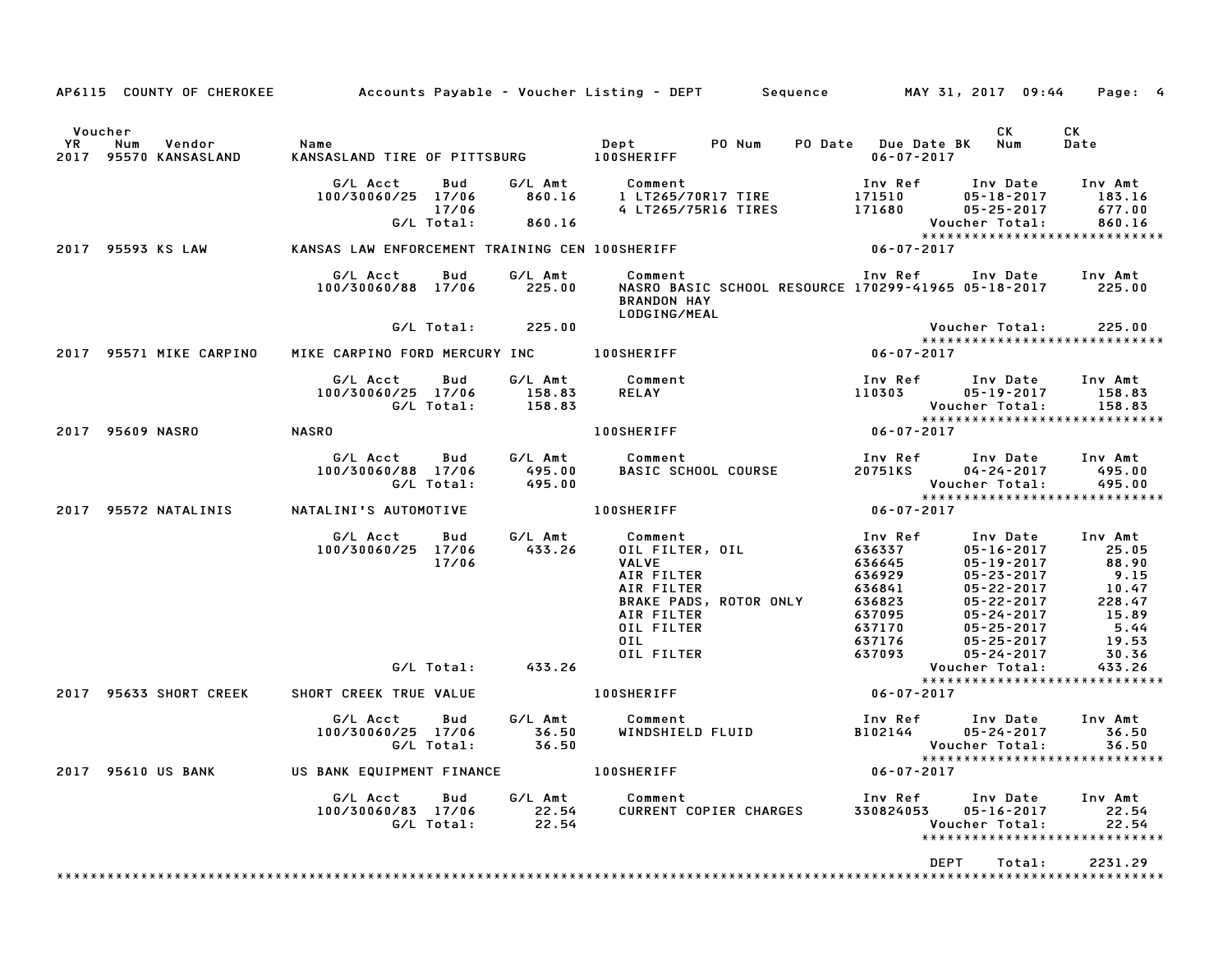|                                                        |                                                            |                  | AP6115 COUNTY OF CHEROKEE 6 Accounts Payable - Voucher Listing - DEPT 5 Sequence 6 MAY 31, 2017 09:44 Page: 5 |                                                                                                                                                                                                                                                                                                      |                           |
|--------------------------------------------------------|------------------------------------------------------------|------------------|---------------------------------------------------------------------------------------------------------------|------------------------------------------------------------------------------------------------------------------------------------------------------------------------------------------------------------------------------------------------------------------------------------------------------|---------------------------|
| Voucher<br>YR<br>Num<br>Vendor<br>2017 95573 CORPORATE | Name<br>CORPORATE BUSINESS SYSTEMS 103                     |                  | Dept PO Num PO Date Due Date BK Num                                                                           | CK<br>06-07-2017                                                                                                                                                                                                                                                                                     | CK<br>Date                |
|                                                        | G/L Acct<br>103/30103/83 17/06                             |                  |                                                                                                               | Comment                                  Inv Ref        Inv Date<br>CONTRACT COPIER CHARGES       1445290         05–12–2017<br>Voucher Total:<br>*****************************                                                                                                                      | Inv Amt<br>31.51<br>31.51 |
|                                                        |                                                            |                  |                                                                                                               | DEPT<br>Total:                                                                                                                                                                                                                                                                                       | 31.51                     |
| 2017 95599 AMERICAN BATTER AMERICAN BATTERY            |                                                            |                  | 110HWY                                                                                                        | $06 - 07 - 2017$                                                                                                                                                                                                                                                                                     |                           |
|                                                        | <b>Bud</b><br>G/L Acct<br>110/30110/79 17/06<br>G/L Total: | 226.00           | G/L Amt         Comment<br>226.00       STARTER PARTS                                                         | Voucher Total: 226.00<br>*****************************<br>06-07-2017                                                                                                                                                                                                                                 |                           |
| 2017 95604 APPLE                                       | APPLEMARKET                                                |                  | <b>110HWY</b>                                                                                                 |                                                                                                                                                                                                                                                                                                      |                           |
|                                                        | G/L Total:                                                 | 15.46            |                                                                                                               | Inv Ref      Inv Date     Inv Amt<br>Voucher Total:                                                                                                                                                                                                                                                  | 15.46<br>15.46            |
| 2017 95597 BLEVINS                                     |                                                            |                  | BLEVINS ASPHALT CONSTRUCTION CO INC 110HWY THE RESIDENT RESIDENT OF 12017                                     | *****************************                                                                                                                                                                                                                                                                        |                           |
|                                                        | G/L Acct Bud G/L Amt<br>110/30110/34 17/06 420.57          |                  | Comment<br>COLD-MIX                                                                                           | Inv Ref Inv Date Inv Amt<br>107861<br>107861<br>1077<br>105-10-2017<br>105-10-2017<br>105-10-2017<br>105-19-2017<br>105-2017<br>105-2017<br>105-2017<br>105-2017<br>105-2017<br>105-2017<br>105-2017<br>105-2017<br>105-2017<br>105-2017<br>105-2017<br>105-2017<br>105-2017<br>105-2017<br>105-2017 |                           |
|                                                        | G/L Total: 420.57                                          |                  |                                                                                                               |                                                                                                                                                                                                                                                                                                      |                           |
| 2017 95627 CINTAS                                      | CINTAS FIRST AID & SAFETY 110HWY                           |                  |                                                                                                               | $06 - 07 - 2017$                                                                                                                                                                                                                                                                                     |                           |
|                                                        | G/L Acct<br>Bud<br>110/30110/89 17/06<br>G/L Total:        | 52.22<br>52.22   | G/L Amt Comment                                                                                               | Inv Ref Inv Date Inv Amt<br>Voucher Total:                                                                                                                                                                                                                                                           | 52.22<br>52.22            |
| 2017 95584 CLEAN                                       | CLEAN THE UNIFORM CO JOPLIN 110HWY                         |                  |                                                                                                               | $06 - 07 - 2017$                                                                                                                                                                                                                                                                                     |                           |
|                                                        | G/L Acct Bud<br>110/30110/42 17/06<br>G/L Total:           | 101.94<br>101.94 | G/L Amt Comment<br>Comment<br>MAT, AIR FRESH, SOAP                                                            | Inv Ref       Inv Date     Inv Amt<br>21210972       05–22–2017       101.94<br>Voucher Total: 101.94<br>****************************                                                                                                                                                                |                           |
| 2017 95582 FABICK                                      | JOHN FABICK TRACTOR CO                                     |                  | <b>110HWY</b>                                                                                                 | $06 - 07 - 2017$                                                                                                                                                                                                                                                                                     |                           |
|                                                        | G/L Acct<br><b>Bud</b><br>110/30110/79 17/06 575.84        |                  | G/L Amt Comment<br><b>BLADE</b><br><b>PART</b><br><b>PART</b><br>VALVE, COIL<br>PIN, SOCKET<br>COUPLING       | Inv Ref<br>PIJ00317805 05-16-2017 17.39<br>PIJ00317806 05-16-2017 85.70<br>PIJ00317962 05-18-2017 87.65<br>PIJ00317877 05-17-2017 155.85<br>PIJ00318040 05-19-2017 77.76<br>PIJ00318041 05-19-2017 19.78<br>PIJ00318041 05-19-2017                                                                   | Inv Date Inv Amt<br>19.78 |
|                                                        | G/L Total:                                                 | 575.84           | <b>PART</b>                                                                                                   | PIJ00318378 05-25-2017<br>Voucher Total:                                                                                                                                                                                                                                                             | 131.71<br>575.84          |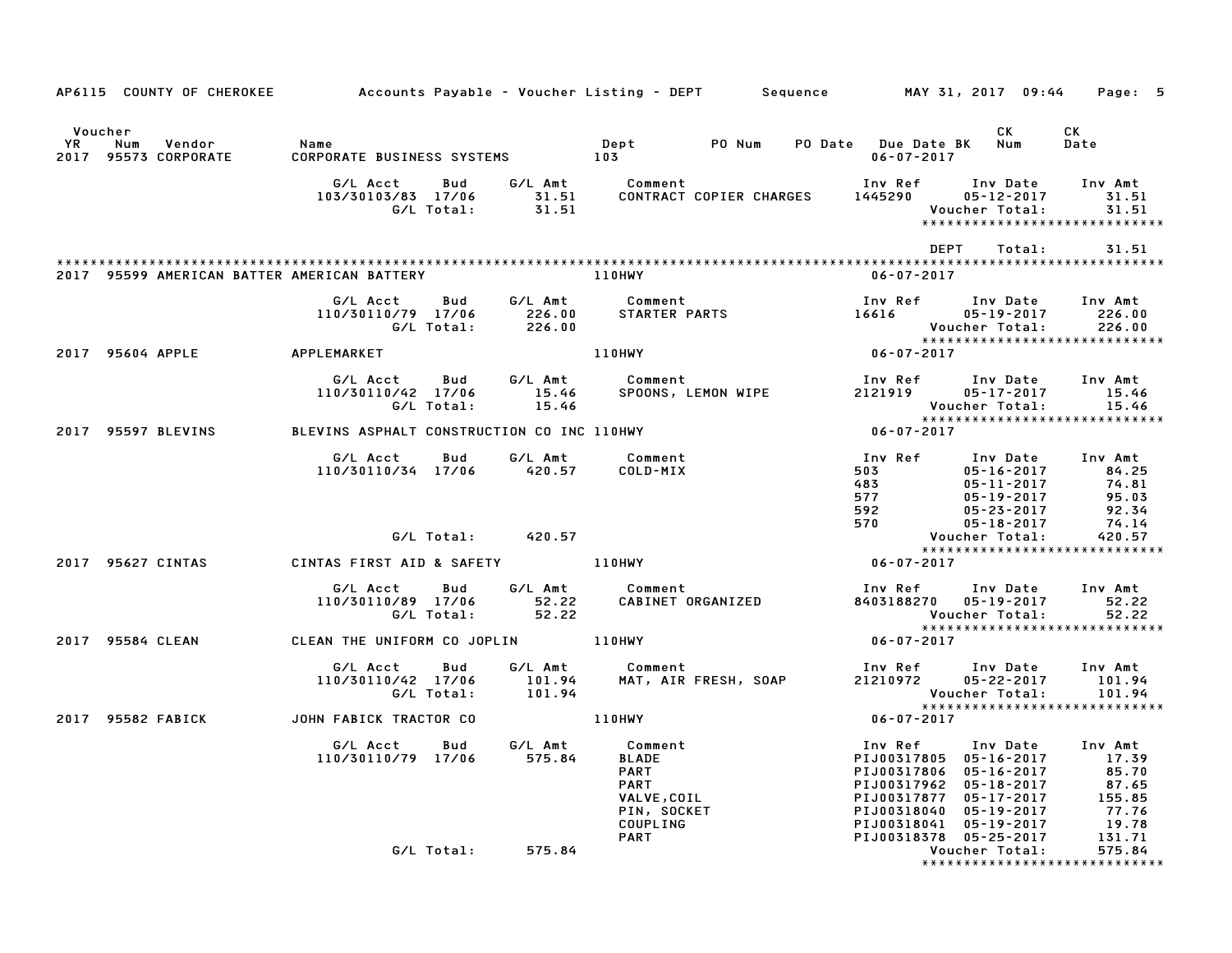|         |                                                      | AP6115 COUNTY OF CHEROKEE Accounts Payable - Voucher Listing - DEPT Sequence MAY 31, 2017 09:44 Page: 6                                                   |         |                                                                         |                                                                                                                                                                                                               |                                                                                                                                                                                                                                                        |
|---------|------------------------------------------------------|-----------------------------------------------------------------------------------------------------------------------------------------------------------|---------|-------------------------------------------------------------------------|---------------------------------------------------------------------------------------------------------------------------------------------------------------------------------------------------------------|--------------------------------------------------------------------------------------------------------------------------------------------------------------------------------------------------------------------------------------------------------|
| Voucher |                                                      |                                                                                                                                                           |         |                                                                         |                                                                                                                                                                                                               | <b>CK</b><br>CK .                                                                                                                                                                                                                                      |
|         | YR Num Vendor - Name<br>2017 95625 FASTENAL - FASTEN | FASTENAL COMPANY                                                                                                                                          |         |                                                                         |                                                                                                                                                                                                               | Date                                                                                                                                                                                                                                                   |
|         |                                                      |                                                                                                                                                           |         |                                                                         |                                                                                                                                                                                                               | Inv Ref Inv Date Inv Amt                                                                                                                                                                                                                               |
|         | 2017 95608 FLEETPRIDE FLEETPRIDE                     |                                                                                                                                                           |         | 110HWY                                                                  | $06 - 07 - 2017$                                                                                                                                                                                              |                                                                                                                                                                                                                                                        |
|         |                                                      |                                                                                                                                                           |         |                                                                         |                                                                                                                                                                                                               |                                                                                                                                                                                                                                                        |
|         |                                                      | 2017 95636 FROST OIL FROST OIL COMPANY                                                                                                                    |         | 110HWY                                                                  |                                                                                                                                                                                                               |                                                                                                                                                                                                                                                        |
|         |                                                      | G/L Total: 531.87 Voucher Total: 531.87<br>2017 95607 JOPLIN FREIGHT JOPLIN FREIGHTLINER SALES INC 110HWY 199607 2017 95607 JOPLIN FREIGHT JOPLIN FREIGHT |         |                                                                         | G/L Acct Bud G/L Amt Comment Inv Ref Inv Date Inv Amt<br>110/30110/32 17/06 531.87 MOTORCRAFT 5W 20 0114425-IN 05-16-2017 531.87<br>6/L Total: 531.87 MOTORCRAFT 5W 20 0114425-IN 05-16-2017 531.87           |                                                                                                                                                                                                                                                        |
|         |                                                      |                                                                                                                                                           |         |                                                                         |                                                                                                                                                                                                               |                                                                                                                                                                                                                                                        |
|         |                                                      |                                                                                                                                                           |         |                                                                         | 6/L Acct Bud G/L Amt Comment Inv Ref Inv Date Inv Amt<br>110/30110/79 17/06 1760.47 COOLER 50507806 05–17-2017 1760.47<br>6/L Total: 1760.47 C/L Total: 1760.47<br>7 SALES & SERVICE 110HWY 110HWY 06-07-2017 |                                                                                                                                                                                                                                                        |
|         |                                                      | 2017 95600 K-7 SALES K-7 SALES & SERVICE                                                                                                                  |         |                                                                         |                                                                                                                                                                                                               |                                                                                                                                                                                                                                                        |
|         |                                                      |                                                                                                                                                           |         |                                                                         |                                                                                                                                                                                                               |                                                                                                                                                                                                                                                        |
|         |                                                      | 2017 95602 KANSASLAND KANSASLAND TIRE OF PITTSBURG 110HWY                                                                                                 |         |                                                                         |                                                                                                                                                                                                               |                                                                                                                                                                                                                                                        |
|         |                                                      | G/L Acct Bud G/L Amt Comment<br>110/30110/33 17/06 2188.15 TIRES                                                                                          |         |                                                                         |                                                                                                                                                                                                               | 100 Ref 100 Date 100 Amt<br>171503 05-18-2017 318.50<br>171679 05-25-2017 169.15<br>171668 05-25-2017 1700.50<br>Voucher Total: 2188.15                                                                                                                |
|         |                                                      | 1/16/9<br>G/L Total: 2188.15<br>2017 95583 MCCARTYS OFFICE MCCARTY'S OFFICE MACHINES INC 110HWY 171668                                                    |         |                                                                         |                                                                                                                                                                                                               | *****************************                                                                                                                                                                                                                          |
|         |                                                      |                                                                                                                                                           |         |                                                                         |                                                                                                                                                                                                               |                                                                                                                                                                                                                                                        |
|         |                                                      | G/L Acct Bud<br>110/30110/79 17/06 211.95 TONER                                                                                                           | G/L Amt | /L Amt Comment<br>211.95 TONER<br>211.95 PENS<br>110HWY                 |                                                                                                                                                                                                               | 1nv Ref        Inv Date      Inv Amt<br>18926–00       05–22–2017        199.96<br>199090–00       05–22–2017         11.99<br>Voucher Total:               211.95                                                                                     |
|         |                                                      | G/L Total: 211.95                                                                                                                                         |         |                                                                         |                                                                                                                                                                                                               | Voucher Total: 211.95<br>****************************                                                                                                                                                                                                  |
|         |                                                      | 2017 95595 MFA OIL MFA OIL - NEOSHO 1055                                                                                                                  |         |                                                                         | $06 - 07 - 2017$                                                                                                                                                                                              |                                                                                                                                                                                                                                                        |
|         |                                                      |                                                                                                                                                           |         | G/L Acct  Bud  G/L Amt  Comment<br>110/30110/31  17/06  6521.15  DIESEL | D0002467278 05-23-2017                                                                                                                                                                                        | Inv Ref Inv Date Inv Amt<br>D0002463118 05-16-2017 507.84<br>D0002463117 05-16-2017 1431.62<br>D0002463114 05-16-2017 525.51<br>D0002467942 05-24-2017 439.45<br>D0002467940 05-24-2017 548.58<br>D0002466141 05-23-2017 728.79<br>001825001<br>521.04 |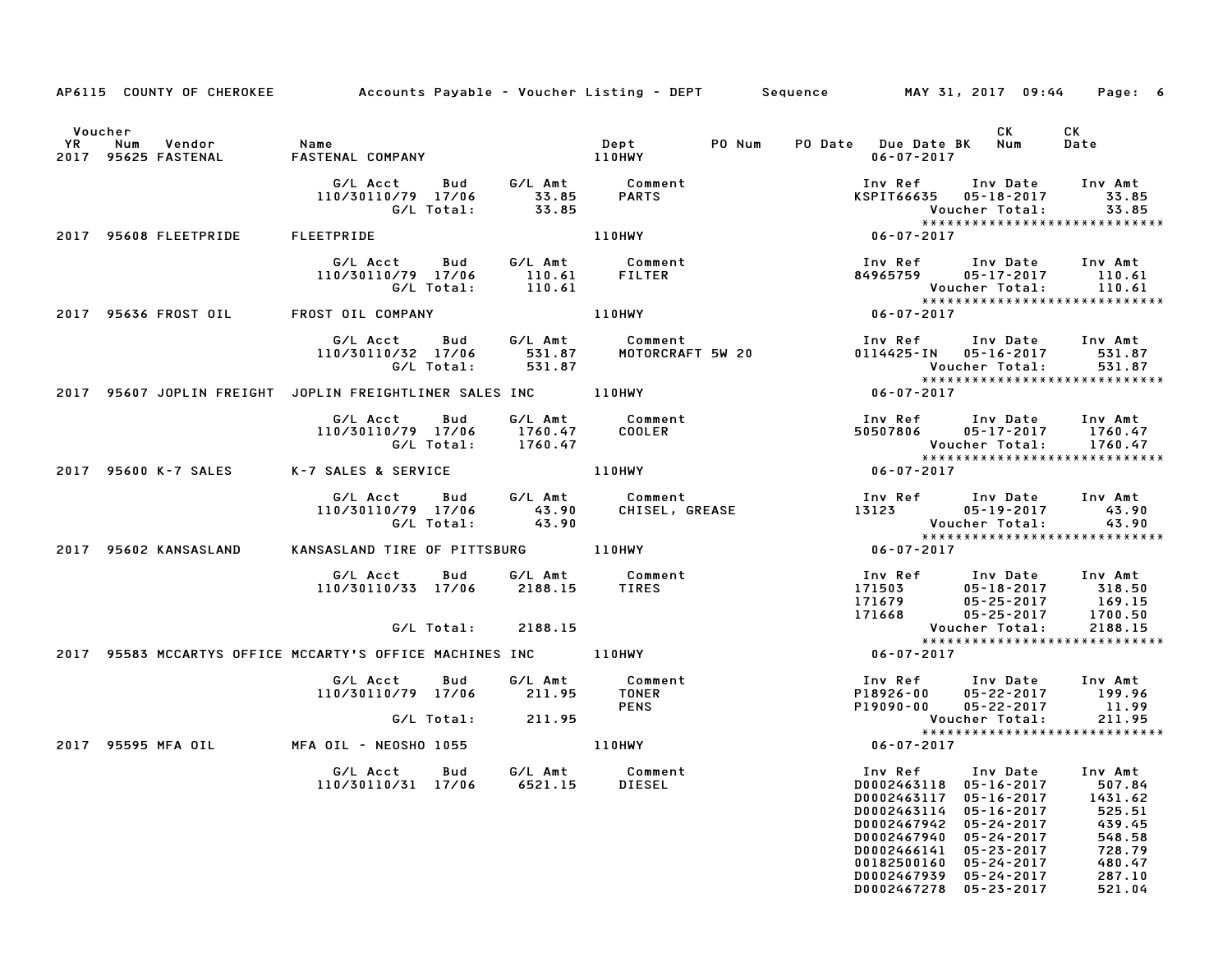|                      | AP6115 COUNTY OF CHEROKEE |                                                                                |                      | Accounts Payable – Voucher Listing – DEPT       Sequence         MAY 31, 2017  09:44                                                                                                                        |                                                                                                                                     |                                                                                                                                                                                                    | Page: 7                                                                                                             |
|----------------------|---------------------------|--------------------------------------------------------------------------------|----------------------|-------------------------------------------------------------------------------------------------------------------------------------------------------------------------------------------------------------|-------------------------------------------------------------------------------------------------------------------------------------|----------------------------------------------------------------------------------------------------------------------------------------------------------------------------------------------------|---------------------------------------------------------------------------------------------------------------------|
| Voucher<br><b>YR</b> | Num<br>Vendor             | Name                                                                           |                      | Dept PO Num                                                                                                                                                                                                 | PO Date Due Date BK Num<br>00182500159 05-24-2017<br>D0002467938 05-24-2017                                                         | CK                                                                                                                                                                                                 | CK<br>Date<br>504.03<br>546.72                                                                                      |
|                      |                           |                                                                                | G/L Total:  6521.15  |                                                                                                                                                                                                             |                                                                                                                                     | Voucher Total:                                                                                                                                                                                     | 6521.15                                                                                                             |
|                      |                           |                                                                                |                      |                                                                                                                                                                                                             |                                                                                                                                     | *****************************                                                                                                                                                                      |                                                                                                                     |
|                      | 2017 95603 MHC            | MHC                                                                            |                      | 110HWY                                                                                                                                                                                                      |                                                                                                                                     |                                                                                                                                                                                                    |                                                                                                                     |
|                      |                           | G/L Acct<br>Bud<br>110/30110/79 17/06                                          | 1540.71              | G/L Amt Comment<br><b>FILTERS</b>                                                                                                                                                                           | Inv Ket کربرد<br>285600772253 05-18-2017<br>285600772714 05-24-2017<br>Voucher Total:                                               |                                                                                                                                                                                                    | Inv Amt<br>1000.81<br>539.90                                                                                        |
|                      |                           |                                                                                | G/L Total: 1540.71   |                                                                                                                                                                                                             |                                                                                                                                     |                                                                                                                                                                                                    | 1540.71                                                                                                             |
|                      | 2017 95592 NATALINIS      | NATALINI'S AUTOMOTIVE                                                          |                      | 110HWY                                                                                                                                                                                                      | $\begin{matrix} \text{Voucher Total:} \\ \text{******************} \\ \text{06-07-2017} \end{matrix}$                               | *****************************                                                                                                                                                                      |                                                                                                                     |
|                      |                           | G/L Acct  Bud  G/L Amt  Comment<br>110/30110/79  17/06   416.11   GLASS   ADHI |                      | Comment<br>GLASS ADHESIVE<br>VALVE, SENSOR KIT<br>CREDIT<br><b>FUSE HOLDER</b><br>IGNITION COIL<br><b>RELAY</b><br>OIL FILTER<br>GAUGE<br>DIESEL FUEL SUPPLEMENT<br>BATTERY<br>HOSE END, TAPE<br>OIL FILTER | Inv Ref<br>636507<br>636562<br>636573<br>636560<br>636572<br>636644<br>636949<br>637129<br>637120<br>637178<br>$-37169$<br>$637045$ | Inv Date<br>$05 - 17 - 2017$<br>05-18-2017<br>$05 - 18 - 2017$<br>$05 - 18 - 2017$<br>05-18-2017<br>05-19-2017<br>05-23-2017<br>05-24-2017<br>05-24-2017<br>05-25-2017<br>05-25-2017<br>05-24-2014 | Inv Amt<br>11.21<br>19.30<br>19.30CR<br>7.58<br>47.53<br>13.28<br>4.90<br>31.99<br>40.72<br>222.72<br>30.66<br>5.52 |
|                      |                           |                                                                                | G/L Total: 416.11    |                                                                                                                                                                                                             | Vouc<br>﴿ ٭ ٭ ٭ ٭<br>102-07-2017                                                                                                    | Voucher Total:<br>******************************                                                                                                                                                   | 416.11                                                                                                              |
|                      |                           | 2017 95642 NATALINIS NATALINI'S AUTOMOTIVE                                     |                      |                                                                                                                                                                                                             |                                                                                                                                     |                                                                                                                                                                                                    |                                                                                                                     |
|                      |                           | G/L Acct Bud<br>110/30110/79 17/06                                             | 71.53                |                                                                                                                                                                                                             | Inv Ref                                                                                                                             | Inv Date<br>$05 - 24 - 2017$<br>$05 - 24 - 2017$<br>05-25-2017                                                                                                                                     | Inv Amt<br>15.89<br>10.88<br>44.76                                                                                  |
|                      |                           |                                                                                | $G/L$ Total: $71.53$ |                                                                                                                                                                                                             |                                                                                                                                     | Voucher Total:<br>*****************************                                                                                                                                                    | 71.53                                                                                                               |
|                      | 2017 95601 O'MALLEY       | 0'MALLEY IMPLEMENT CO INC 110HWY                                               |                      |                                                                                                                                                                                                             |                                                                                                                                     |                                                                                                                                                                                                    |                                                                                                                     |
|                      |                           | G/L Acct<br>Bud<br>110/30110/79 17/06 308.12<br>G/L Total: 308.12              |                      |                                                                                                                                                                                                             | Inv Ref      Inv Date     Inv Amt                                                                                                   | $05 - 19 - 2017$                                                                                                                                                                                   | 154.06<br>154.06                                                                                                    |
|                      |                           |                                                                                |                      |                                                                                                                                                                                                             | Vouc<br>*****<br>06-07-2017                                                                                                         | Voucher Total:<br>*****************************                                                                                                                                                    | 308.12                                                                                                              |
|                      | 2017 95596 POWERPLAN      | <b>POWERPLAN</b>                                                               |                      | 110HWY                                                                                                                                                                                                      |                                                                                                                                     |                                                                                                                                                                                                    |                                                                                                                     |
|                      |                           | G/L Acct<br>Bud<br>110/30110/79 17/06<br>G/L Total:                            | 1577.91              |                                                                                                                                                                                                             |                                                                                                                                     |                                                                                                                                                                                                    | Inv Amt<br>1577.91                                                                                                  |
|                      | 2017 95635 PRODUCTIVITY   | PRODUCTIVITY PLUS ACCOUNT 110HWY                                               |                      |                                                                                                                                                                                                             |                                                                                                                                     |                                                                                                                                                                                                    |                                                                                                                     |
|                      |                           | G/L Acct<br>110/30110/79 17/06 204.43                                          | <b>Bud</b>           | G/L Amt Comment<br><b>PARTS</b><br>6035 1811 4290 5276                                                                                                                                                      |                                                                                                                                     | Inv Ref Inv Date Inv Amt<br>05-22-2017                                                                                                                                                             | 204.43                                                                                                              |
|                      |                           |                                                                                | G/L Total: 204.43    |                                                                                                                                                                                                             |                                                                                                                                     | Voucher Total:<br>*****************************                                                                                                                                                    | 204.43                                                                                                              |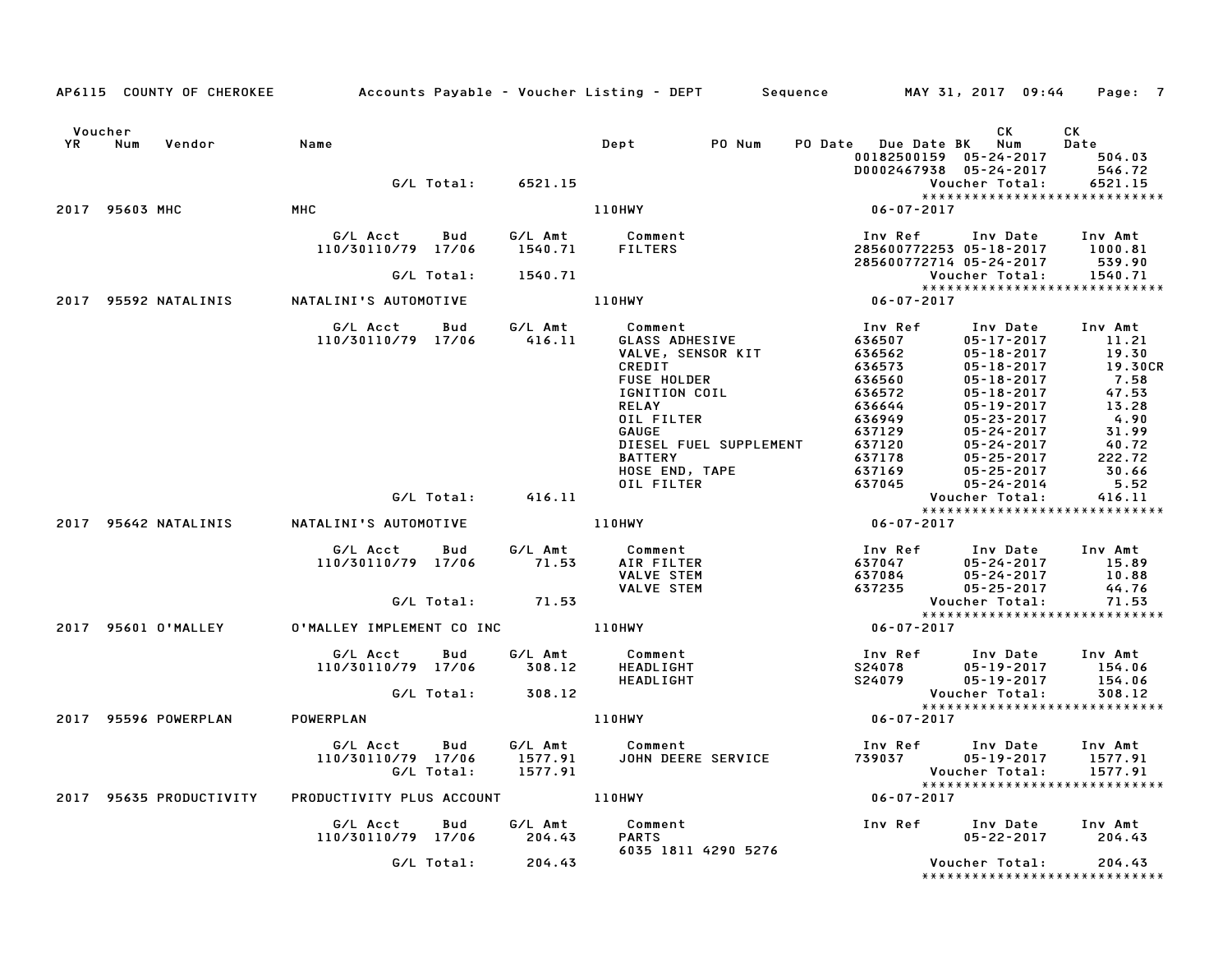| AP6115 COUNTY OF CHEROKEE                       |                                                                         |                               | Accounts Payable – Voucher Listing – DEPT – Sequence – MAY 31, 2017 09:44                                                                                                                                                            |                                                |                                                                                                                              | Page: 8                                                        |
|-------------------------------------------------|-------------------------------------------------------------------------|-------------------------------|--------------------------------------------------------------------------------------------------------------------------------------------------------------------------------------------------------------------------------------|------------------------------------------------|------------------------------------------------------------------------------------------------------------------------------|----------------------------------------------------------------|
| Voucher                                         |                                                                         |                               | CK<br>CK the control of the control of the control of the control of the control of the control of the control of the control of the control of the control of the control of the control of the control of the control of the contr |                                                |                                                                                                                              |                                                                |
| YR<br>Num<br>Vendor<br>2017 95586 RIVERTON BLDG | Name<br>RIVERTON BUILDING SUPPLY INC                                    |                               | PO Num<br>Dept<br>$110$ HWY                                                                                                                                                                                                          | PO Date Due Date BK Num<br>$06 - 07 - 2017$    |                                                                                                                              | Date                                                           |
|                                                 | G/L Acct<br>Bud<br>110/30110/79 17/06<br>G/L Total:                     | G/L Amt<br>23.00<br>23.00     | Comment<br><b>TREATED POST</b>                                                                                                                                                                                                       | Inv Ref<br>2464                                | Inv Date<br>$05 - 23 - 2017$<br>Voucher Total:                                                                               | Inv Amt<br>23.00<br>23.00                                      |
| 2017 95594 SAFETY-KLEEN                         | SAFETY-KLEEN SYSTEMS                                                    |                               | 110HWY                                                                                                                                                                                                                               | 06-07-2017                                     |                                                                                                                              | *****************************                                  |
|                                                 | G/L Acct<br>Bud<br>110/30110/79 17/06                                   | G/L Amt<br>348.00             | Comment<br><b>SOLVENT</b><br>RECYCLE CRANKCASE OIL                                                                                                                                                                                   | Inv Ref<br>73475795 05-22-2017                 | Inv Date Inv Amt<br>$05 - 23 - 2017$                                                                                         | 288.00<br>60.00                                                |
|                                                 | G/L Total:                                                              | 348.00                        |                                                                                                                                                                                                                                      |                                                | Voucher Total:                                                                                                               | 348.00<br>*****************************                        |
| 2017 95598 TEETER'S                             | TEETER'S ASPHALT & MATERIALS 110HWY                                     |                               |                                                                                                                                                                                                                                      | 06-07-2017                                     |                                                                                                                              |                                                                |
|                                                 | G/L Acct<br>Bud<br>110/30110/39 17/06                                   | G/L Amt<br>57057.53           | Comment<br><b>ASPHALT</b><br>MAPLE ST                                                                                                                                                                                                | Inv Ref<br>6755 - 1                            | Inv Date<br>05-17-2017                                                                                                       | Inv Amt<br>57057.53                                            |
|                                                 | G/L Total:                                                              | 57057.53                      |                                                                                                                                                                                                                                      |                                                | Voucher Total:                                                                                                               | 57057.53                                                       |
| 2017 95590 TRUE VALUE COL TRUE VALUE COLUMBUS   |                                                                         |                               | 110HWY                                                                                                                                                                                                                               | 06-07-2017                                     |                                                                                                                              | *****************************                                  |
|                                                 | G/L Acct<br>Bud<br>110/30110/79 17/06                                   | G/L Amt<br>66.64              | Comment<br><b>HARDWARE</b><br>MAIL BOX, PAD LOCK                                                                                                                                                                                     | Inv Ref<br>A312187<br>A312582                  | Inv Date Inv Amt<br>05-19-2017<br>05-23-2017                                                                                 | 20.43<br>46.21                                                 |
|                                                 | G/L Total:                                                              | 66.64                         |                                                                                                                                                                                                                                      |                                                | Voucher Total:                                                                                                               | 66.64<br>*****************************                         |
| 2017 95634 US CELLULAR                          | US CELLULAR                                                             |                               | 110HWY                                                                                                                                                                                                                               | 06-07-2017                                     |                                                                                                                              |                                                                |
|                                                 | G/L Acct<br>Bud<br>110/30110/72 17/06<br>G/L Total:                     | G/L Amt<br>51.69<br>51.69     | Comment<br>LEONARD CELL                                                                                                                                                                                                              | Inv Ref      Inv Date<br>0193050076 05-20-2017 | Voucher Total:                                                                                                               | Inv Amt<br>51.69<br>51.69<br>*****************************     |
|                                                 |                                                                         |                               |                                                                                                                                                                                                                                      | <b>DEPT</b>                                    | Total:                                                                                                                       | 74459.65                                                       |
| 2017 95626 CROP                                 | CROP PRODUCTION SERVICES                                                |                               | 130NOXWEED                                                                                                                                                                                                                           | $06 - 07 - 2017$                               |                                                                                                                              |                                                                |
|                                                 | G/L Acct<br>Bud<br>130/30130/41 17/06<br>G/L Total:                     | G/L Amt<br>1986.40<br>1986.40 | Comment<br>CHEMICALS                                                                                                                                                                                                                 | Inv Ref<br>32833084                            | Inv Date<br>05-09-2014<br>Voucher Total:                                                                                     | Inv Amt<br>1986.40<br>1986.40<br>***************************** |
|                                                 |                                                                         |                               |                                                                                                                                                                                                                                      | <b>DEPT</b>                                    | Total:                                                                                                                       | 1986.40                                                        |
| 2017 95638 CARDMEMBER                           | CHASE CARD SERVICES                                                     |                               | 140HEALTH                                                                                                                                                                                                                            | $06 - 07 - 2017$                               |                                                                                                                              |                                                                |
|                                                 | G/L Acct<br>Bud<br>140/30140/21<br>17/06<br>140/30140/73<br>17/06       | G/L Amt<br>63.29<br>319.85    | Comment<br><b>HEALTH DEPT</b><br>ACCT 4                                                                                                                                                                                              | Inv Ref                                        | Inv Date                                                                                                                     | Inv Amt                                                        |
|                                                 | 140/30140/89<br>17/06<br>17/06<br>140/30140/43<br>140/30140/93<br>17/06 | 48.74<br>206.95<br>75.45      | INDIGITAL WAVE<br><b>BONEFISH</b><br>BREWTOP PUB/PATIO<br>MARRIOTT<br><b>LATE FEE</b><br><b>INTEREST</b><br>WALMART                                                                                                                  |                                                | $05 - 04 - 2017$<br>$05 - 08 - 2017$<br>05-09-2017<br>$05 - 11 - 2017$<br>$05 - 10 - 2017$<br>05-16-2017<br>$04 - 26 - 2017$ | 36.00<br>25.96<br>12.67<br>281.22<br>39.00<br>9.74<br>8.91     |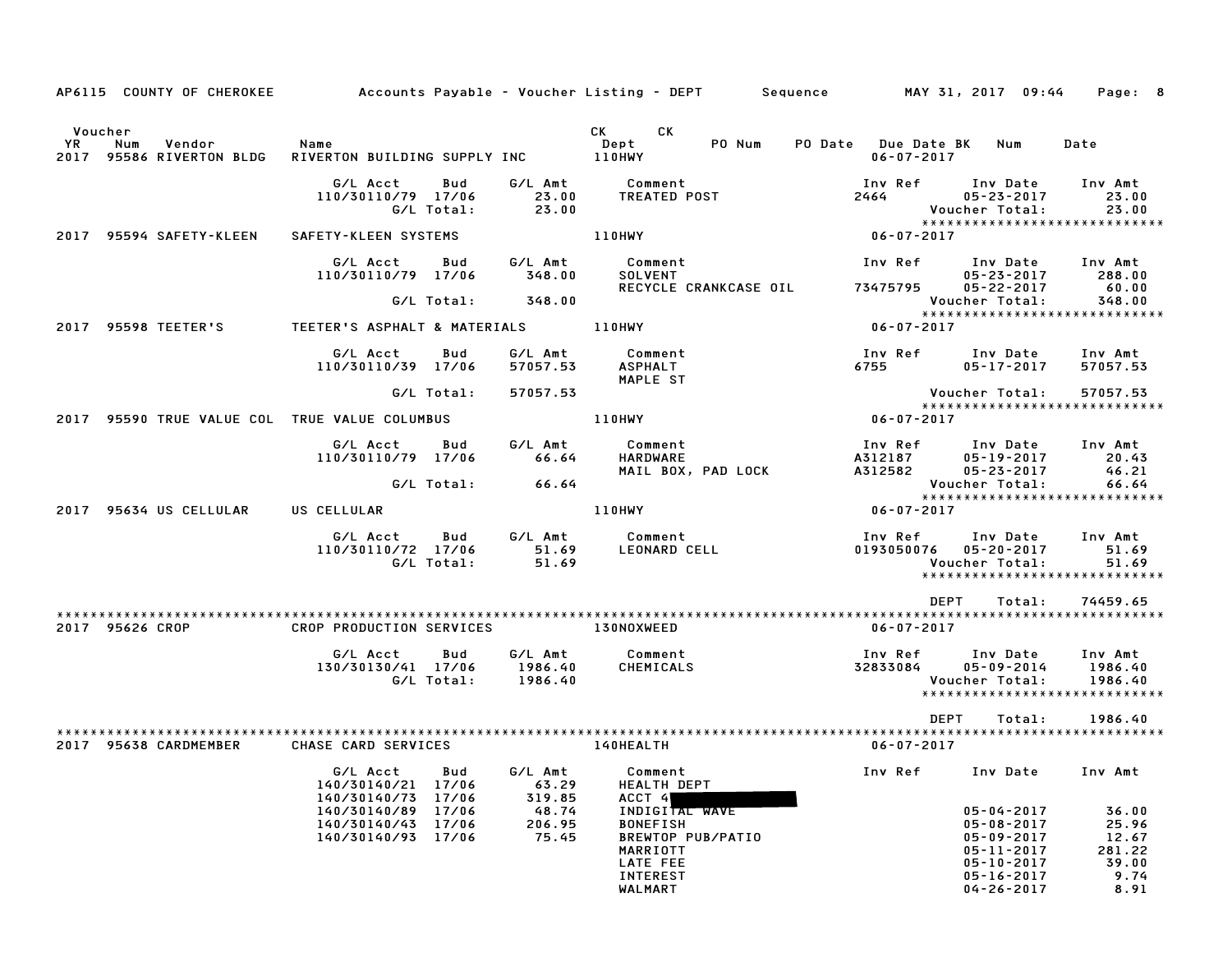|                      | AP6115 COUNTY OF CHEROKEE                       |                                            |                   |                      | Accounts Payable – Voucher Listing – DEPT         Sequence           MAY 31, 2017  09:44                                                                                                                                                                                                      |                  |                                                         | Page: 9                                           |
|----------------------|-------------------------------------------------|--------------------------------------------|-------------------|----------------------|-----------------------------------------------------------------------------------------------------------------------------------------------------------------------------------------------------------------------------------------------------------------------------------------------|------------------|---------------------------------------------------------|---------------------------------------------------|
| Voucher<br><b>YR</b> | Vendor<br>Num                                   | Name                                       |                   |                      | <b>PO Date</b><br><b>Dept</b><br>PO Num<br>TOOLLAR TREE<br>HOPKINS MEDICAL PRODUCTS<br>FUTURES WITHOUT VIOLENCE<br>AMAZON MARKETPLACE<br>AMAZON MARKETPLACE<br>CONFINE TOTAL: 714.28<br>Voucher Total: 714.28<br>Voucher Total: 714.28<br>Voucher Total: 714.28<br>Voucher Total: 714.28<br>V |                  | СK<br>Due Date BK Num                                   | CK<br>Date<br>8.38                                |
|                      |                                                 |                                            |                   | G/L Total: 714.28    |                                                                                                                                                                                                                                                                                               |                  |                                                         |                                                   |
|                      | 2017 95575 CASSIDY, T THERESA J CASSIDY         |                                            |                   |                      | 140HEALTH                                                                                                                                                                                                                                                                                     | $06 - 07 - 2017$ |                                                         |                                                   |
|                      |                                                 | G/L Acct<br>140/30140/75 17/06             |                   | Bud G/L Amt<br>55.00 | Comment<br>HEALTH DEPT                                                                                                                                                                                                                                                                        |                  | Inv Ref Inv Date Inv Amt                                |                                                   |
|                      |                                                 |                                            |                   | G/L Total: 55.00     | REIMB/NURSING LICENSE                                                                                                                                                                                                                                                                         |                  | 05-26-2017<br>05-26-2017<br>.Voucher Total<br>.vouch    | 55.00<br>55.00                                    |
|                      | 2017 95576 ELLIOTT, B BETHA K ELLIOTT           |                                            |                   |                      | 140HEALTH                                                                                                                                                                                                                                                                                     | $06 - 07 - 2017$ |                                                         |                                                   |
|                      |                                                 | G/L Acct<br>140/30140/73 17/06             | Bud<br>G/L Total: | 72.76<br>72.76       | G/L Amt Comment<br>MILEAGE-5/15-5/26                                                                                                                                                                                                                                                          |                  | Inv Ref Inv Date                                        | Inv Amt                                           |
|                      | 2017 95577 EMPIRE                               | EMPIRE DISTRICT ELECTRIC COMPANY 140HEALTH |                   |                      | $06 - 07 - 2017$                                                                                                                                                                                                                                                                              |                  |                                                         |                                                   |
|                      |                                                 | G/L Acct<br>140/30140/72 17/06             | Bud               | G/L Amt<br>506.16    | Comment<br><b>HEALTH DEPT</b>                                                                                                                                                                                                                                                                 |                  | Inv Ref Inv Date Inv Amt                                |                                                   |
|                      |                                                 |                                            |                   | G/L Total: 506.16    | ACCT 616527-32-7                                                                                                                                                                                                                                                                              |                  | $05 - 17 - 2017$<br>Voucher Total:                      | 506.16<br>506.16                                  |
|                      |                                                 |                                            |                   |                      |                                                                                                                                                                                                                                                                                               |                  |                                                         | *****************************                     |
|                      | 2017 95578 GARCIA, M                            | MELISSA GARCIA                             |                   |                      | <b>140HEALTH</b>                                                                                                                                                                                                                                                                              | $06 - 07 - 2017$ |                                                         |                                                   |
|                      |                                                 | G/L Acct<br>140/30140/73 17/06 34.95       | Bud               | G/L Amt              | Comment<br><b>HEALTH DEPT</b>                                                                                                                                                                                                                                                                 |                  | Inv Ref Inv Date Inv Amt                                |                                                   |
|                      |                                                 |                                            |                   | G/L Total: 34.95     | MEALIN DELI<br>REIMB/NURSING CLASSES (D5-26-2017<br>Voucher Total:                                                                                                                                                                                                                            |                  |                                                         | $05 - 26 - 2017$ 34.95<br>34.95                   |
|                      | 2017 95639 HOUSER, N                            | NICOLE HOUSER                              |                   |                      | $06 - 07 - 2017$<br><b>140HEALTH</b>                                                                                                                                                                                                                                                          |                  |                                                         | *****************************                     |
|                      |                                                 |                                            |                   |                      |                                                                                                                                                                                                                                                                                               |                  |                                                         |                                                   |
|                      |                                                 | G/L Acct<br>140/30140/73 17/06 75.00       |                   | Bud G/L Amt          | Comment<br><b>HEALTH DEPT</b>                                                                                                                                                                                                                                                                 |                  | Inv Ref      Inv Date     Inv Amt                       |                                                   |
|                      |                                                 |                                            |                   | G/L Total: 75.00     | REIMB/CONF REGISTRATION FEE 05-30-2017<br>Voucher Total:                                                                                                                                                                                                                                      |                  |                                                         | 75.00<br>75.00                                    |
|                      | 2017 95579 KDHE TB                              | KDHE                                       |                   |                      | 140HEALTH                                                                                                                                                                                                                                                                                     | 06-07-2017       |                                                         |                                                   |
|                      |                                                 | G/L Acct<br>140/30140/43 17/06             | Bud               | G/L Amt<br>58.00     | Comment<br>Comment<br>HEALTH DEPT<br>10 TTST                                                                                                                                                                                                                                                  |                  | Inv Ref      Inv Date     Inv Amt                       |                                                   |
|                      |                                                 |                                            | G/L Total:        | 58.00                | 10 TEST VIAL/TB TESTING                                                                                                                                                                                                                                                                       |                  | 4506 - 05-03-2017<br>:Voucher Total<br>$05 - 03 - 2017$ | 58.00<br>58.00                                    |
|                      | 2017 95580 MEDICAL WASTE MEDICAL WASTE SERVICES |                                            |                   |                      | 140HEALTH                                                                                                                                                                                                                                                                                     | $06 - 07 - 2017$ |                                                         |                                                   |
|                      |                                                 |                                            |                   |                      |                                                                                                                                                                                                                                                                                               |                  |                                                         |                                                   |
|                      |                                                 | G/L Acct<br>140/30140/82 17/06             | <b>Bud</b>        | 99.00                | G/L Amt Comment<br><b>HEALTH DEPT</b>                                                                                                                                                                                                                                                         |                  | Inv Ref      Inv Date     Inv Amt                       |                                                   |
|                      |                                                 |                                            | G/L Total:        | 99.00                | MO BIOHAZARD WASTE DISPOSAL W92276 05-24-2017                                                                                                                                                                                                                                                 |                  | Voucher Total:                                          | 99.00<br>99.00<br>******************************* |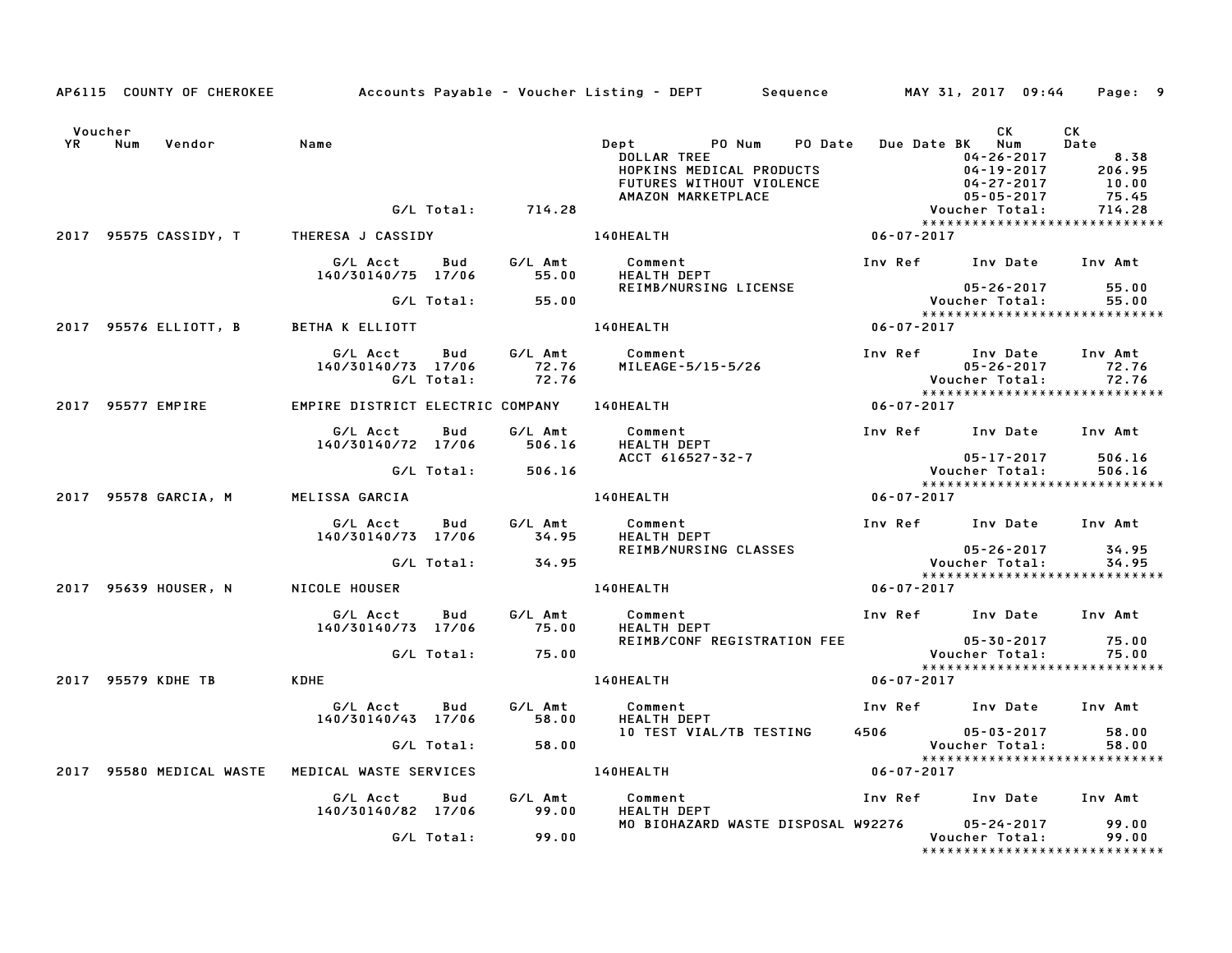|             | AP6115 COUNTY OF CHEROKEE                                                   |                                   |                          |                                 | Accounts Payable - Voucher Listing - DEPT | Sequence       | MAY 31, 2017 09:44                                                                | Page: 10                        |
|-------------|-----------------------------------------------------------------------------|-----------------------------------|--------------------------|---------------------------------|-------------------------------------------|----------------|-----------------------------------------------------------------------------------|---------------------------------|
|             | Voucher                                                                     |                                   |                          |                                 |                                           |                | CK.                                                                               | СK                              |
| YR.<br>2017 | Num<br>Vendor<br>95581 QUALITY PEST                                         | Name<br>QUALITY PEST CONTROL INC  |                          |                                 | PO Num<br>Dept<br>140HEALTH               | <b>PO Date</b> | Due Date BK<br>Num<br>$06 - 07 - 2017$                                            | Date                            |
|             |                                                                             | G/L Acct<br>140/30140/76 17/06    | <b>Bud</b>               | G/L Amt<br>50.00                | Comment<br><b>HEALTH DEPT</b>             | Inv Ref        | Inv Date                                                                          | Inv Amt                         |
|             |                                                                             |                                   | G/L Total:               | 50.00                           | MONTHLY BUG SPRAY                         | 98972          | $05 - 23 - 2017$<br>Voucher Total:<br>*****************************               | 50.00<br>50.00                  |
| 2017        | 95640 QUILL                                                                 | QUILL CORPORATION                 |                          |                                 | 140HEALTH                                 |                | $06 - 07 - 2017$                                                                  |                                 |
|             |                                                                             | G/L Acct<br>140/30140/21          | Bud<br>17/06             | G/L Amt<br>180.89               | Comment<br><b>HEALTH DEPT</b>             | Inv Ref        | Inv Date                                                                          | Inv Amt                         |
|             |                                                                             |                                   | G/L Total:               | 180.89                          | T/TISSUE, TOWELS, INK,                    | 6958330        | $05 - 22 - 2017$<br>Voucher Total:<br>*****************************               | 180.89<br>180.89                |
|             |                                                                             |                                   |                          |                                 |                                           |                | <b>DEPT</b><br>Total:                                                             | 1846.04                         |
|             | 2017 95624 SOIL                                                             | CHEROKEE COUNTY SOIL CONSERVATION |                          |                                 | 180SOIL                                   |                | $06 - 07 - 2017$                                                                  |                                 |
|             |                                                                             | G/L Acct<br>180/30180/89 17/06    | Bud<br>G/L Total:        | G/L Amt<br>6250.00<br>6250.00   | Comment<br>QUARTERLY DISTRIBUTION         | Inv Ref        | Inv Date<br>$06 - 01 - 2017$<br>Voucher Total:                                    | Inv Amt<br>6250.00<br>6250.00   |
|             |                                                                             |                                   |                          |                                 |                                           |                | ******************************                                                    |                                 |
|             |                                                                             |                                   |                          |                                 |                                           |                | <b>DEPT</b><br>Total:                                                             | 6250.00                         |
|             | 2017 95622 FAMILY LIFE RIV SPRINGRIVER MENTAL HEALTH & WELLNES 200MENTALHEA |                                   |                          |                                 |                                           |                | $06 - 07 - 2017$                                                                  |                                 |
|             |                                                                             | G/L Acct<br>200/30200/89 17/06    | <b>Bud</b><br>G/L Total: | G/L Amt<br>27864.25<br>27864.25 | Comment<br>QUARTERLY DISTRIBUTION         | Inv Ref        | Inv Date<br>$06 - 01 - 2017$<br>Voucher Total:<br>******************************  | Inv Amt<br>27864.25<br>27864.25 |
|             |                                                                             |                                   |                          |                                 |                                           |                | <b>DEPT</b><br>Total:                                                             | 27864.25                        |
|             | 2017 95623 CLASS LTD                                                        | CLASS LTD                         |                          |                                 | 210MENTALRET                              |                | $06 - 07 - 2017$                                                                  |                                 |
|             |                                                                             | G/L Acct<br>210/30210/89 17/06    | <b>Bud</b><br>G/L Total: | G/L Amt<br>27864.25<br>27864.25 | Comment<br>QUARTERLY DISTRIBUTION         | Inv Ref        | Inv Date<br>$06 - 01 - 2017$<br>Voucher Total:<br>*****************************   | Inv Amt<br>27864.25<br>27864.25 |
|             |                                                                             |                                   |                          |                                 |                                           |                | <b>DEPT</b><br>Total:                                                             | 27864.25                        |
| 2017        | 95617 AMBULANCE #1                                                          | CHEROKEE COUNTY AMBULANCE-DIST #1 |                          |                                 | 220AMBULANCE                              |                | $06 - 07 - 2017$                                                                  |                                 |
|             |                                                                             | G/L Acct<br>220/30220/89 17/06    | Bud<br>G/L Total:        | G/L Amt<br>16877.33<br>16877.33 | Comment<br>MONTHLY SUBSIDY                | Inv Ref        | Inv Date<br>$06 - 01 - 2017$<br>Voucher Total:<br>******************************* | Inv Amt<br>16877.33<br>16877.33 |